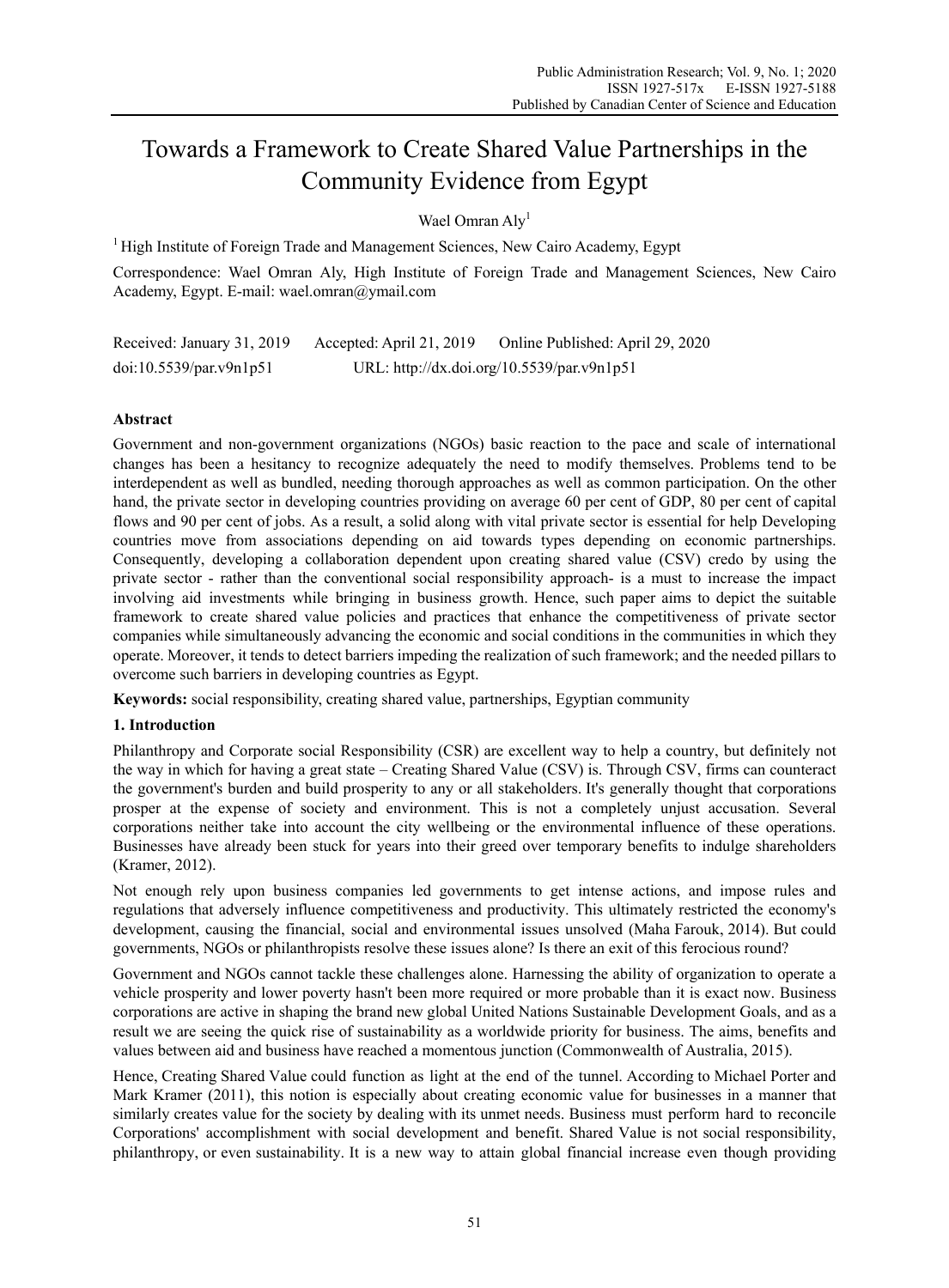intended for society's benefits. Hence, Government allows business enterprises to create shared value partnerships in the community; by supplying empowering rules, assets, and benefits in addition to organizing power.

Thereby, this paper tends - *via analytical descriptive methodology*- to find the answer for the following research question: "What is the suitable framework to create shared value partnerships in the community"? Therefore, the researcher aims firstly to shed light on creating shared value concept. Secondly, to identify the different partnerships forms in the community. Thirdly, to prescribe a framework to create shared value partnerships in the community. Finally, to detect the main barriers to adopt such proposed framework at the Egyptian community and to recommend some pillars to overcome effectively these barriers.

#### **2. Creating Shared Value Concept**

Governments have not dealt yet successfully with societies' biggest challenges; while that philanthropy didn't have the resources. The "magic" (Porter's word) with integrating money-making by using social beneficial is that often, like every successful action, the mechanisms of capitalism try to expand along and repeat the activity: "When we get [Shared Value] into the capitalist bucket… we can scale. We can sustain activity indefinitely. We can actually solve problems!" (Mark Kramer, 2013).

Creating Shared value is looked as regulations and techniques that enhance the competitiveness for firms whereas improving social and environmental circumstances inside territories where by companies operate. This is organization process aimed at firms establishing measurable monetary benefit by simply figuring out and dealing with social issues; that overlap with their business. To become qualified as shared value, there has to be the recognizable financial benefits of the organization in addition to measurable effect on any social or environmental concern (Michael Porter & Mark Kramer, 2011).

Subsequently, shared value brings about brand-new options for businesses, civil community organizations, and also governments so that you can make use of the strength of market-based competition throughout dealing with sociable difficulties, and has produced fast from a universal notion to a sort of business working at its paramount. The launch of the formal shared value concept came after the period of Global Financial Crisis when capitalism and your status of business were less than duress (Silvia Mattei, 2015). The concept appreciates the benefits of business, using its capital, market admittance, and also eases of innovation, and its capability of obtaining special effect on societal problems. It looks at the social dimension of a business, the link among the people, resources, products, services, investments as well as systems to external stakeholder parties for example communities, supply chains, consumers as well as regulators (Michael Porter & Mark Kramer, 2011).

It is usually apparent that once we discuss about Shared Value; it seriously isn't in relation to spreading pre-existing value (which will be, effectively, what philanthropy is) but about creating new value for both shareholders and the community, together (Mark Kramer, 2013). As well, it is actually not corporate social responsibility (CSR) where companies concentrate primarily on developing their own standing by way of things to do who have minimal link with their own company operations. (Michael Porter & Mark Kramer, 2006). In addition, this isn't Shared Value when it is done simply by an institution that isn't pushed simply by the profit necessity, along where the "magic" of capitalist growth is usually absent. Therefore the public organization, possibly when it is 'doing well' isn't creating Shared Value because profit just isn't there as a carter of progress (Mark Pfitzer et al., 2013).

Changing CSR to CSV is done by pinpointing the interdependence between the company's activities and the community. Considering a new company's competitive advantage plus critical value is essential to assure that this shared value is going to instantly feed in the social problems together with the company's earning (Michael Porter & Mark Kramer, 2011). Productive firms need healthy communities in order to foster accessible global financial development. They want knowledgeable, vigorous as well as endowed employees. Otherwise, a healthy contemporary society could use a prosperous business to provide careers, wealth, development and better living standards (Michael E. Porter, 2012). Firms may possibly neither be absolutely in charge for all of the world's challenges nor must they get the particular recourses to unravel them. Still, every single business can certainly recognize areas where shared value can be made to cultivate a community and in the end the whole country (Mark Pfitzer et al., 2013).

Eventually, businesses require achieving whole understating of their different stakeholders to greater meet their needs, achieving the initial step in CSV. The second step is to transform stakeholders' needs, demands and motives into a shared value; that will eventually bring viable profits to the business (Silvia Mattei, 2015). But how is shared value created? And how could this apply to the developing economy -as the Egyptian one- to help develop the country? There are three well recognized ways to create shared value, linking businesses to the community (Michael Porter & Mark Kramer, 2011):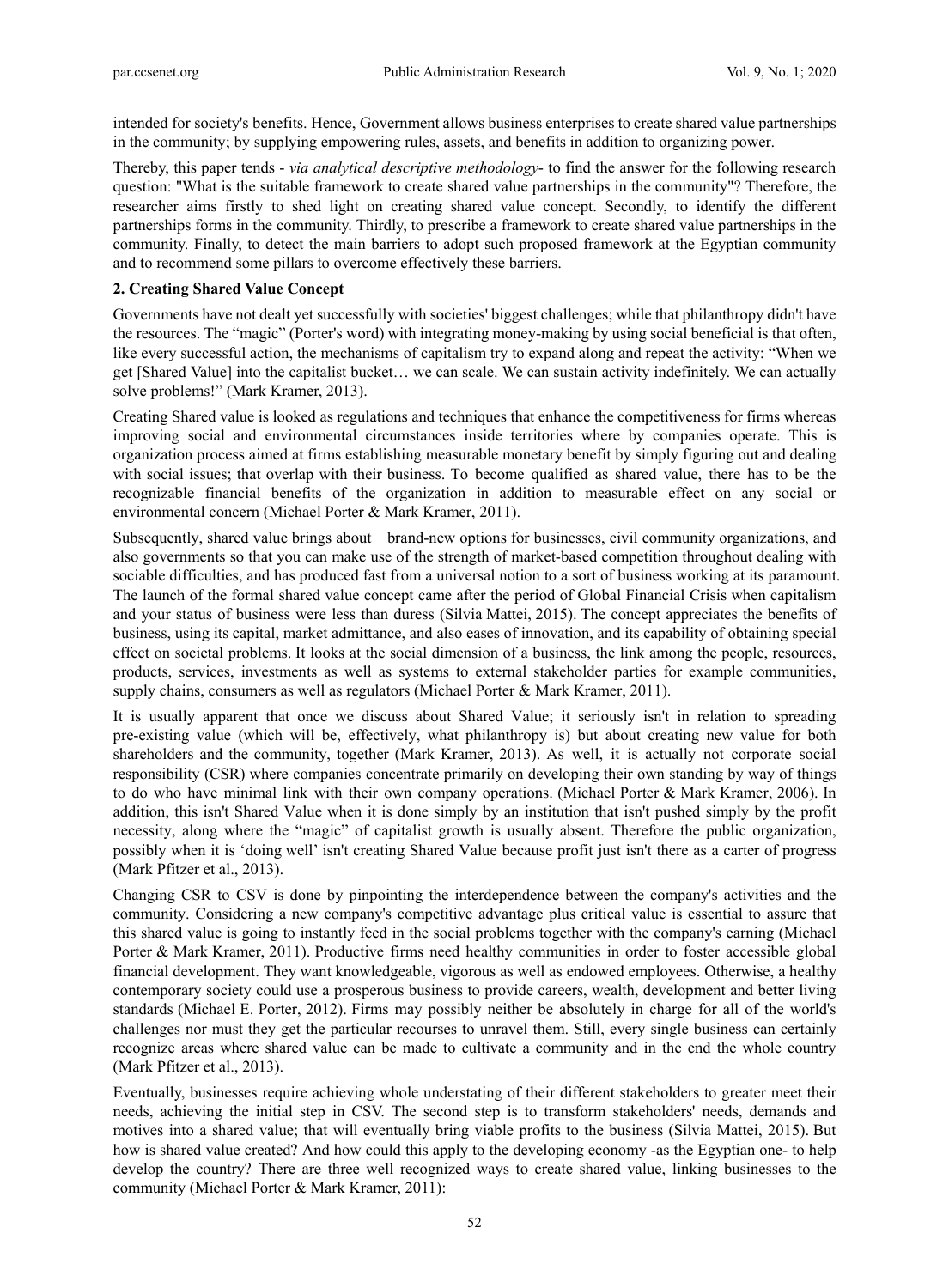## *2.1 Reconceiving Products and Markets*

In almost any presented current market, you'll find considerably more social needs than these by now found as well as far better day-to-day lives, far better housing, as well as considerably better financial services. Useful scrutiny within communities for the people needs can still start completely new unleashed chances to serve society; by Developing completely new products and services for established or perhaps new markets depending on collaboration with consumers as well as community stakeholders to recognize social needs. A terrific model is Life insurance company AIAAustralia's*Strength* program locates precautionary health problems simply by encouraging clients to reside healthy life through compensations programs and lesser payments. As a result, creating a much healthier client base and decreasing dues costs for that company. Another critical model which will probably be worth duplicating in developing countries- as Egypt- is Intel's Training Alteration strategy. This particular step is focused on advancing the performance involving each professors and also students. Looking into just what is very wanted to further improve a class perform, Intel could provide technology alternatives to increase students result in class; improving product sales involving classroom technologies across the way (Maha farouk, 2014). Mounting this particular model through a genuine relationship between private software and information technology companies with NGOs and the public sector could create shared value to the community while supporting these organizations expand economically. This might be reached simply by developing the need in educational institutes that is going to commute product sales to Intel Company, developing the latest technology dedicated to its brand name (Brand Connection). Intel company vision that soon all those technology would be an essential need as opposed to a luxury in any schools; the substance in their business value.

## *2.2 Redefining Productivity in the Value Chain*

The primary new driver with this technique of creating shared value is the company's value chain. There are many opportunities readily available for greater managing a corporation's value chain to lower cuts, maximize benefits and make shared value. Assets are invariably several activates for CSV through the value chain; by working along with suppliers as well as internal/external stakeholders to further improve processes, quality, sustainability, productivity, social outcomes as well as competitive advantage. Among the good example is the fact that NAB (National Australia Bank) produced NAB Assist, encouraging and training many collection agencies staff to spot, deal with, and proactively assist shoppers inside monetary difficulty, therefore significantly decreasing loan defaults and costs regarding your budget, and increasing the volume of customers who seek an item of tips prior a collections affair. Yet another good model corporations might adopt in Egypt is investigation joint ventures with Egypt universities. Firms could finance universities to explore and grow revolutionary strategies to minimize the use of electricity, water and another tight resource (Maha farouk, 2014). This idea would make provided cost to the community trim down the company's substantial expenses on this portion of the value chain. This may be move up to as much problems and companies. Through the use of research and technology to unravel problems; an organization would develop a new value, or perhaps create a brand-new revolutionary product that a substantial number of consumers need.

#### *2.3 Building Supportive Industry Clusters*

The following technique is capable of doing magic on the nation's advancement plus countered a terrific problem on the government's shoulder. Enabling cluster advancement could apply to as numerous clusters as possible imagine; simply by facilitating the actual clustering and sustainable development of industry within regional conditions that the company operates. Additionally, this can certainly include setting up the actual capabilities involving suppliers as well as civil corporations, or managing to renovate the actual regulatory design to allow commerce although bettering conditions. The visible illustration will be Bendigo and Adelaide Bank which made its community Standard bank model, aiding self-selecting communities to manage their unique twigs since franchise companies, profiting the actual bank's financial providers, infrastructure as well as knowledge, although reinvesting parts of the actual income directly into the community to drive lasting growth (Sam Moore, 2016). Yet another illustration includes the intact tourism and hotel management cluster. Due to the proper consideration, producing this market might take the country into an additional league. As in Egypt, Tourism represents exceptional competitive advantage which often can drive the economy. Global hotel groups can certainly create shared value by enabling tourism cluster growth. Financing training and development to offer sophisticated knowledgeable personnel would likely develop fantastic shared value. It would likewise trim the hotels' human resource expenditures in any recruiting, training in addition to development activities. This progress would likely gain higher quality to figure across the business, building a different common bench mark for top quality, and consequently developing specialized competitive advantages for the country (Maha farouk, 2014). The cluster development could be expanded to add all the touristic supporting capabilities just like hotels services, relevant shopping outlets in addition to transportation facilities.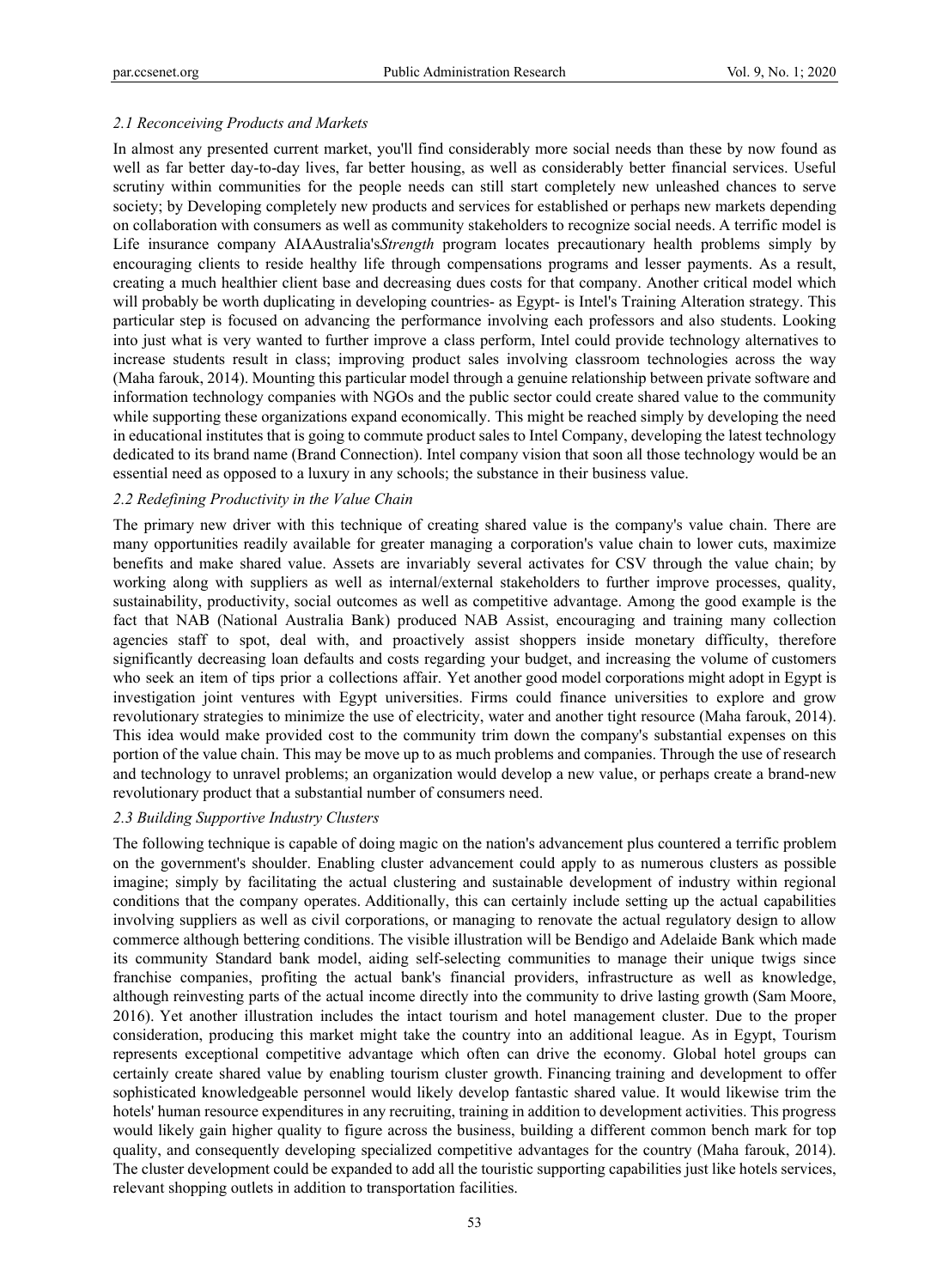Therefore, Shared value is a brand new method changing the concentration of the corporation coming from "shareholder" to "stakeholders." It is truly bigger in scale; stakeholders encompass the many sorts of people that will be right afflicted by company procedures like shareholders, consumers, workforce, partners and society. Moreover, shared value acknowledges that the creation of both societal and economic value as a competitive advantage that may lead creativity and offer the long-term version and abundance to the corporation (Shared value leadership summit, 2015). Shared value can end up being created through various roles in addition to business functions, from supply chain management and research and development to community commitment. Thus, it is an integrated strategy, rooted in the entire business planning, and needs reassessment of member of staff roles and teams.

# **3. Partnerships' Forms in the Community**

Government and NGOs are facing restricted options along with issues inside scaling social solutions. Enterprises currently have resources along with capacity that overpass those of other stakeholders. Nevertheless, businesses cannot take action alone. NGOs ought to work with others along with business enterprises, having updating knowledge along and strong connections along with stakeholders. Government had to endow system, spur markets, and manage in manners that motivate shared value (Danielle Sponder Testa, 2011). Such as, the Kenyan government modified banking regulations, which braced the actual launch and also growth of the revolutionary mobile phone-based money transfer and loan service to low income people. While the right type of government regulation can certainly encourage businesses to engage in shared value, the wrong type acts counter it and additionally makes swaps between economic and social goals unavoidable (Shayta Roy, 2013).

Moreover, much can be said about building shared value internally, but equally important is the establishment of shared value externally. Uptake will require scale, and achieving scale is challenging without the combined efforts of many different actors working together (Eichler, Michael, 2004). Moreover, a great deal can be said with regards to building shared value internally, nonetheless equally important could be the place of shared value externally. Its adoption will necessitate broad extend, and having broad extend is usually demanding without having the bundled initiatives of numerous various parties collaborating mutually. As a result, the significance of cross-sector relationship that will arise as shared value is never one movement. It takes a great ecosystem regarding actors and partners that will at the same time modify the patterns of value creation throughout bigger firms, checking combined role of social affect and conventional business enterprise systems (John Mennel et al., 2013). Doing so will enable those engaged in shared value to make greater strides in achieving impact, while at the same time revolutionizing the ways in which we work together.

Subsequently, the concept of shared value must make up the foundation acquiring developing countries vision; that businesses can easily offer maintainable social influence in such countries as Egypt; though acquiring business returns. As a result, locating brand new and inventive tips on how to enhance collaboration in addition to partnering concerning government, the private sector and NGOs will often be important to recognizing that vision. Partnerships signify the particular epitome associated with leadership in addition to interrelationship inside municipal society. Not only a " purchase order", real partnerships are the roughest, enjoyable, and useful type of decision-making offered to all of us (John lavey, 2017). The challenges facing communities nowadays are numerous and complicated, in addition to really exist on an array of scales. But partnerships are becoming ever more the solution pertaining to conditions that require numerous stakeholders or need the efforts of numerous brains to collaborate and create shared values. Agencies pursue partnerships to increase value via bundled efforts. Though companies can have different structures in addition to techniques, they could collaborate together toward common aims and achieve collective outcomes (Commonwealth of Australia, 2015).

So, a partnership is your give-and-take association that will enhance agencies' capability of long-term cooperation and collaboration. To achieve the possible advantages of partnership, agencies will have to develop, preserve, and evaluate them in a considerable technique (Regina Brandstetter et al., 2006). A partnership can be thought of as a collaborative relationship between organizations (World bank, 1998). The aim of this relationship is usually to work toward shared goals; by having a division of jobs that everyone concurs on. Partnerships are complicated means for providing realistic resolutions to societal and community issues (Smith, Steven R., 1997). The researches to partnerships methods of operation indicate that organizations tackle the complexness by fostering a long-term, lean and adaptive approach. Throughout the path of their partnerships, organizations often develop. They acquire the criteria of effective management, create total capacity, and reap priceless experiences. For that reason, a partnership can be an adequate learning tool; that demonstrates to every partner the way to better performance necessary to realize various corporate goals (Timothy A.A. Stiles & Trevor Davies, 2016).

There are lots of kinds of partnerships, for instance people among community-based nonprofits or even among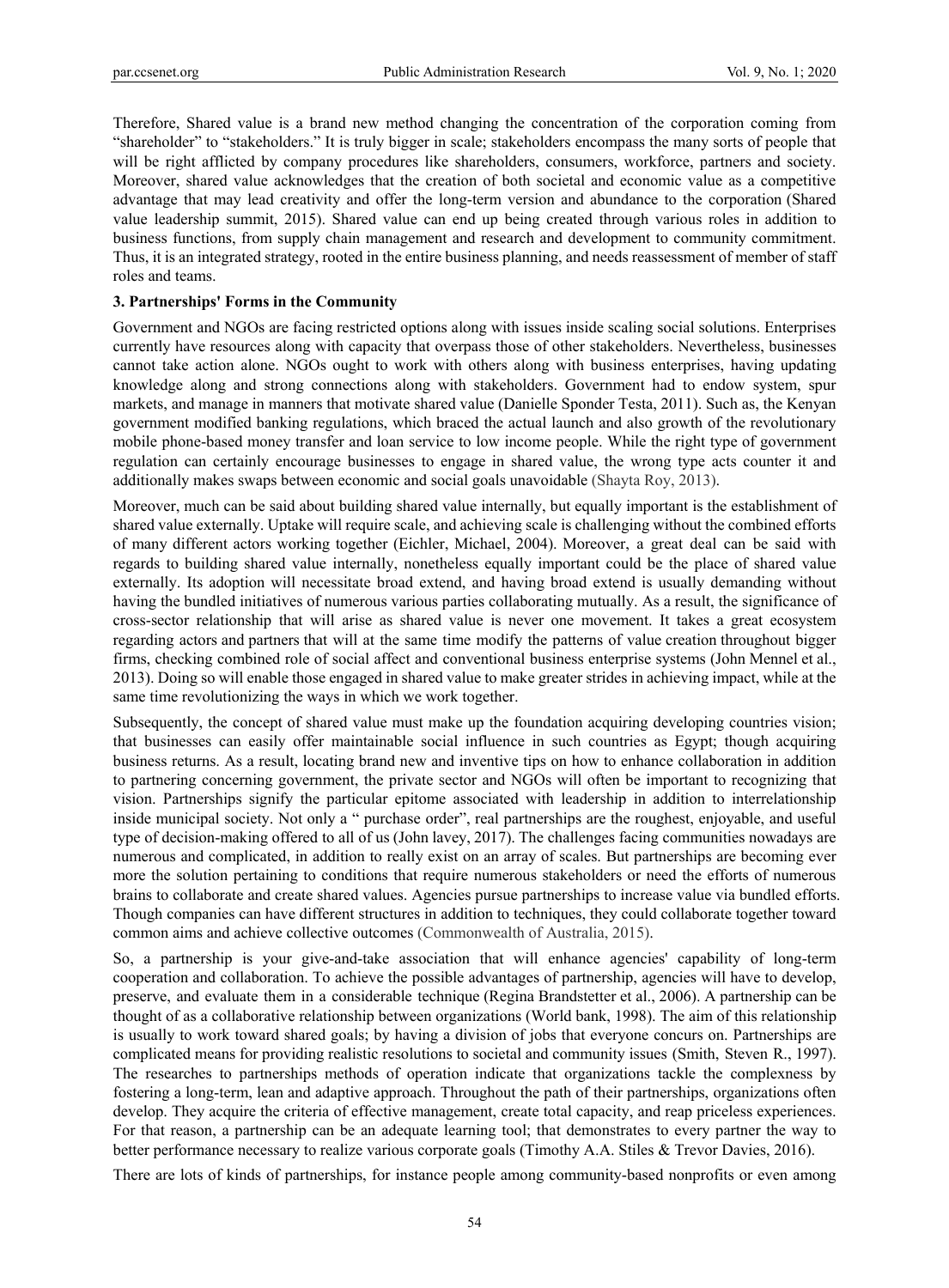nonprofits along with corporations. The factors in which partners have to ponder as well as structures these people identify will be different according to the types of agencies involved along with the types of interactions these people elect to include (Tranel, Level & Kay Gasen, 2003). Even so, within every kind of partnerships, it's important to develop these advantages of all of the participating organizations. Nowadays, we have seen an elevated interest in partnerships that emphasis on community improvement. Agencies at the Federal and state levels, universities, corporations, and national nonprofits could all offer boosts to partnerships that have the ability to develop community influences and shared values (McNeil, Ronald D., 1995).

Different organizations often unite forces to achieve shared goals around capacity building and community enhancement. Numerous kinds of partnerships are sorted into Partnerships among community-based nonprofit service organization, Cross-sector partnerships (between nonprofits and the business, government, and/or academic sectors) and Partnerships between donor organizations and recipients (John Mennel et al., 2013). Public private partnerships (PPP's or P3's) as one of the Cross-sector partnerships may be the best eminent, at least in community development domains. PPP's are the result of a contractual relationship between public organizations (say a municipal government) and private corporations to provide a public good (Walzer, Norman & Lori York, 1998).

Of the numerous top purposes to create community partnerships, some of them show up. The first may be abbreviated because of the African saying: "If you want to go fast, go alone; if you want to go far, go together." Useful partnerships control the particular potency of the partner as well as rub it strategically towards the situation from hand. It much more function, as well as it for a longer period, nevertheless strong partnerships construct the particular interrelationships, embraced comprehension, as well as group aims to engender ongoing development (John lavey, 2017). Second, you can find importance throughout employing a number of agencies, for two causes. Firstly, given that they performance ideal while many people definitely employ, community partnerships push agencies to discover as well as fully grasp concerns by several perspectives. Secondly, many of us learn very much while definitely paying attention, even when-especially- opinions and ideas face ours. Further than that, there may be additional chances to network, develop business, or maybe learn innovative methods that other people propose (Michael E. Porter et al., 2012).

Moreover, there are different types of relationship that can be founded among partners to ensure the accomplishment of shared goals; they are as follows (Tranel, Mark & Kay Gasen, 2003):

- **Collaboration** includes huge independence and no enduring organizational responsibilities or merged services. Examples: imparting information; organizing efforts

- **Strategic alliance** implies common or assigned decision-making power. Examples: combined programming; administrative amalgamation

**- Integration** includes modifications to organizational configuration and control methods. Examples: joint ventures (two or more organizations establish a new structure to evolve a program-related function); mergers (previously discrete organizations joint program/administrative/governance functions)

**- Funding alliance** befalls when organizations combine to share a large grant/donation or build a beneficiary/donor relationship.

- **Cost-sharing** takes place when each organization offers different resources, such as facilities, staff, or equipment.

- **Grant-match** occurs when one organization offers a grant and the beneficiary provides counterpart services, cash, maintenance, supplies, or volunteers.

Barriers and pitfalls must be avoided throughout. Common barriers to successful partnerships include lack of clear purpose, missing key entities, hidden agendas, failures to communicate, and domination by one party. Successful partnerships avoid these and other failures to truly thrive. Community partnerships can be difficult to organize and sustain, but their ability to get things done cements their legacy as a vital facet of community building (Regina Brandstetter et al., 2006).

Hence, community partnerships can be as diverse and varied as the communities in which they're located and the issues they're formed to tackle. Some may be ad hoc committees, formed to quickly respond to a discrete community issue and can then be disbanded as quickly as they form (John lavey, 2007). Others form to take on larger projects, developing structures by which they operate and creating comprehensive strategies to advance their goals. But in a nutshell, a community partnership is a collaborative relationship between willing entities formed to address common objectives and create shared value (Timothy A.A. Stiles & Trevor Davies, 2016).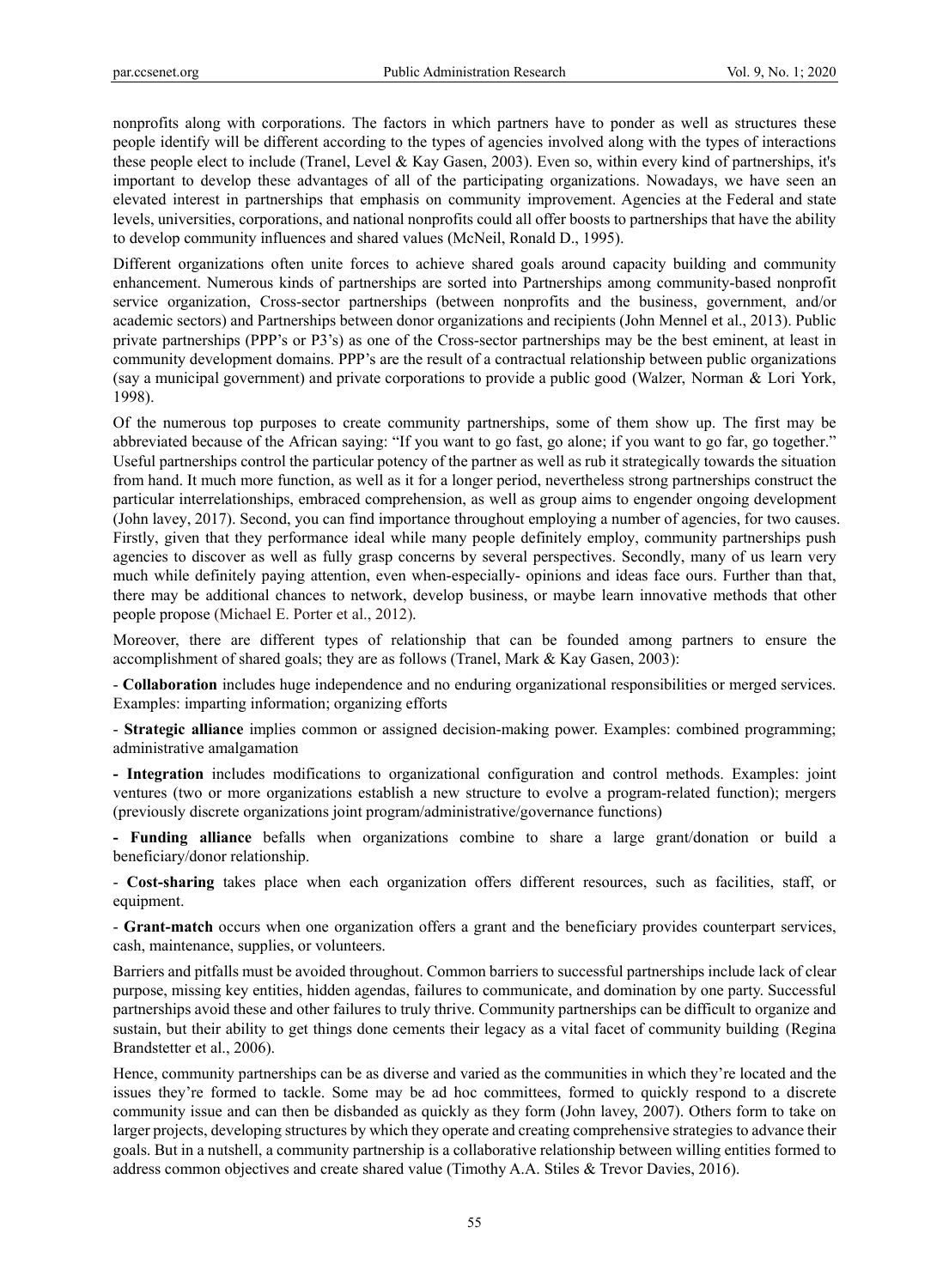## **4. A Framework to Create Shared Value Partnerships in the Community**

Nowadays, multinational Enterprises (MNEs) and small and medium-size enterprises

(SMEs) have more power than governments in determining where the future of our world goes (Ehrenfeld, 2009), yet, these companies are self-governed and often have never seen much of the land, air, or communities they impact. While Corporate Social Responsibility Statements (CSR) and philanthropic initiatives are growingly available in such companies, companies are also being held increasingly accountable to the damage being done to the earth (Porter et al., 2011). Whether this is right or wrong, business is the world's most influential citizen and no citizen can take on tasks such as climate change and environmental degradation alone.

Government taxes, grants and regulations can create opportunities for businesses - which possess a wealth of knowledge, ideas, capabilities and resources- and NGOs to change their way of working and doing business into one that creates shared value and benefits the community. So, building partnerships with business sector and NGOs will enable government to leverage each other's assets, connections, creativity and expertise to achieve mutually beneficial outcomes that satisfy its development objectives as well as business objectives (Andrew Crane et al., 2014).

The onset of globalization allowed companies to see themselves as global citizens without any single community to rely on, making them accountable only to themselves and government policy (Achbar et al., 2003). For this reason, governments have shifted from supporting industries to restricting them through taxes, quotas, monitoring systems, and transparency laws (Kunz et al., 2007). Many companies concede with legislation simply because they have to, not because it is in their best interest (Porter et al., 2011). In order for companies to act in the best interest of the communities where they work; it must be beneficial to the bottom line. Governments can be the initiator of such a shift by showing the value that can come through investing in society and the environment (L. Albareda et al., 2007).

Unfortunately, traditional Governments of many developing countries - as Egypt- look at spending as a cost, when citizens vote on taxes and policies they address them in terms of the added expense, but in fact each tax and policy set by government is aimed at adding value for society and therefore government is an essential entity in the relationship between society and business (S.R. Barley, 2007). The concept of shared value focuses on creating economic and societal value and minimizing costs; many governments focus on costs and regulation rather than value, but a shift towards promoting innovation and growth rather than limiting them is a key to a greener and prosper corporate world (J.P. Gond et al., 2011).

Then, government can become an agent of change through collaboration and creation of shared value across business firms, NGOs and individuals. Shared value is typically applied to companies but is equally applicable to governments (Porter et al., 2011). Thus, governments must strive to build strategic Partnerships with business companies and NGOs; to make platform investments and support shared value strategies. But when considering a potential partnership, some critical questions may arise: What benefits can a partnership provide? What organizations should we consider partnering with? How do we get a partnership process underway? The answer of such questions will lead us to build an effective creating shared value partnerships framework; its main stages are as follows (see figure 1):

#### **Stage 1: Context Analysis to define the mission/purpose to create shared value partnerships**

The aim of partnerships is to build far more values as compared with individual companies can do alone. Basically, the sum of a partnership is definitely above the particular sum of the person parts. Figuring out self-interest is definitely an essential part of this stage. Throughout denoting the need for a partnership, you need to assume not necessarily only about what are the partnership could accomplish as a whole, but with regards to the definite advantages to your business specifically (John lavey, 2007). Each potential partner - governmental agencies, Business Companies and NGOs- should analyze his surrounding context. The Context Analysis, therefore, takes stock of all the relevant societal trends, disruptive technologies, changing legislation, responsible business codes and standards, cross-sector partnerships and competitor activity (Visser & Courtice, 2011). During this stage, the firms recognize what is the majority of critical mission; which often displays the pressures/priorities creating its working surroundings along with Focus on key shared value issues. This is certainly in line with the new ISO High level organization intended for maqnagement techniques, which often declares of which: "The firm will decide internal and external concerns that will be highly relevant to its aim along with that affect its ability to realize the planned outcome(s) of the management system." Therefore, Businesses pursue partnerships to include value as a result of bundled initiatives (Visser & Kymal, 2015).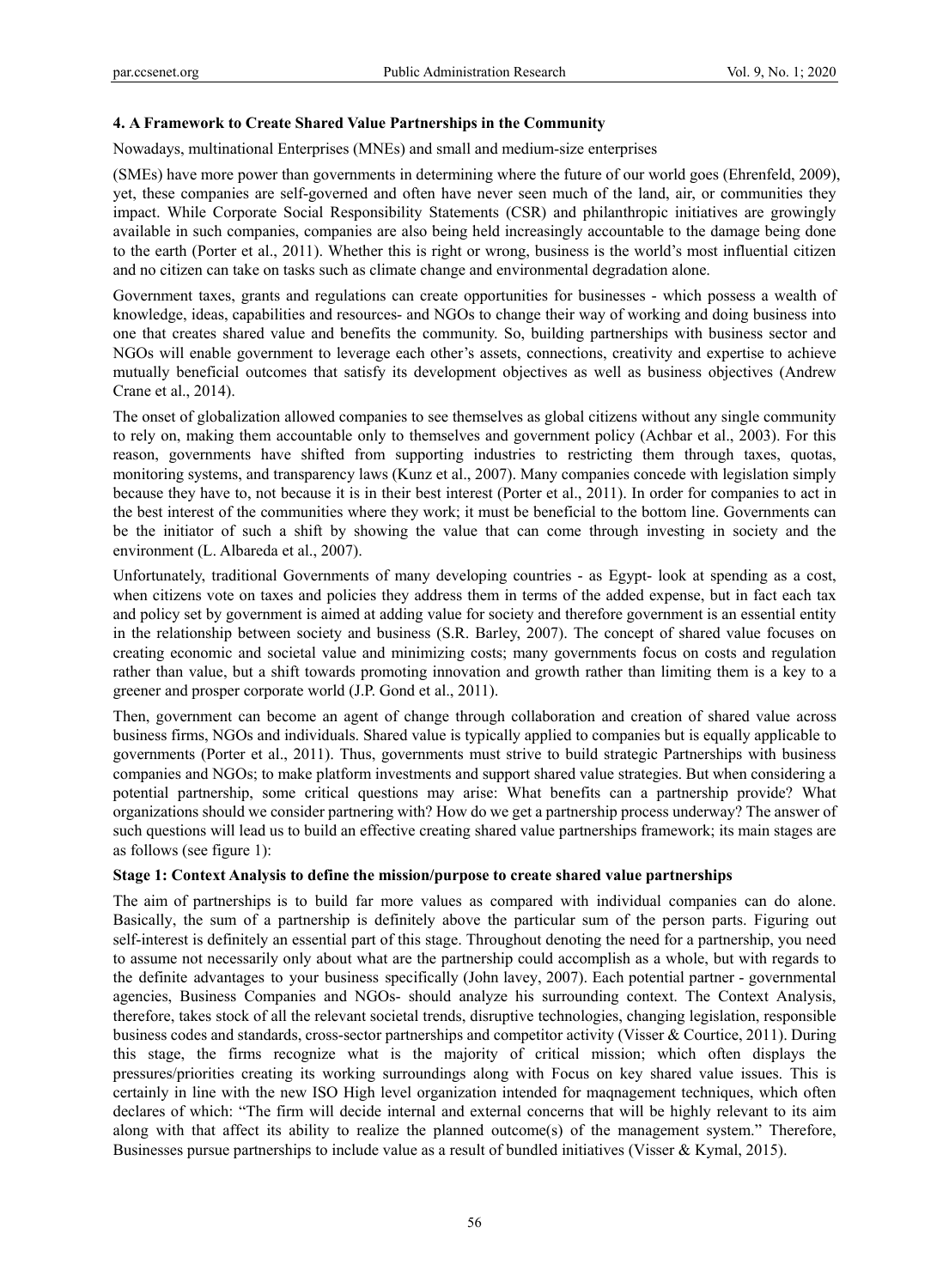#### **Stage 2: Leadership Review to identify the goals of shared value partnerships**

The context analysis should create a filter that distils the most material strategic issues for the business and its industry. Based on these insights, top management should review (and if necessary, revise) its values, vision and mission to ensure that they are truly aligned with the priorities identified in the first step. The material issues then need to be translated into strategic goals and targets. Companies can use established frameworks like the balanced scorecard (Kaplan and Norton, 1992); to capture these strategic sustainability goals (Figge et al., 2002; Möller & Schaltegger, 2005), linking it to the growing practices around sustainability accounting and sustainability reporting (Schaltegger & Wagner, 2006), or the goals can simply be integrated with existing strategic performance measurement systems in the company (Gates & Germain, 2010). These goals will then act as another filter, leading to the identification of critical business processes that will enable the achievement of the strategic goals that create shared value in the community in which the company operates.

## **Stage 3: Process Redesign and work plan development**

In this stage, business processes are mapped and redesigned in order to align with partners' value expectations, move towards the strategic goals, minimize risks and maximize breakthrough opportunities. For example, if eliminating corruption - as a shared value among partners- is a strategic goal, management will determine which business process is most critical; most likely procurement/purchasing (in the customer and supply chain process) and employee training (in the HR support process). By mapping out the process and determining key measures for that process, opportunities for improvement can be identified (Visser & Kymal, 2015). Now, it truly is essential to establish a collaborative function plan in order to deal with the partnership's pursuits and direct the individuals' efforts. In which particular case partners were forced to acknowledge their overall performance management techniques; therefore employees know very well what they had to execute and just how it can be done (John Mennel et al., 2013). The finest action plan that reaps acceptance from people, are generally sensible, have quantifiable outcomes, as well as keep people accountable. Technological know-how could be a powerful learning resource to consolidate the application of collaborative work plans involving possible partners as well as support partnership standards and communication procedures (Spruill, Nina et al., 2001). There are a variety of programs that enable collaborating successfully with partners online. Four varieties of technologies mechanisms to use will be: options for disseminating information and facts, systems to get collaborating, systems to get real-time interface, along with systems to get handling the task.

#### **Stage 4: Systems Integration to execute the shared value partnerships**

This goal of integrating management systems for quality, environment, health and safety and social responsibility is well established in the literature (Almeida et al., 2014; Kymal et al., 2015; Mohamad F. et al., 2013). In practice, process owners must work with cross-functional teams to ensure that the organizational processes are capable of meeting the requirements defined by the various standards and strategic goals to create the intended shared value (Zhang et al., 2014). That is pursued by training to make certain the brand new and renewed procedures are generally fully understood, carried out and getting followed. Presently there is frequently vagueness or even discord in connection with allotment of accountability amongst the partnership and personal partners. As an illustration, it's difficult to clearly identify between strategic and operational (day-to-day) decision-making. Partners may be unwilling to delegate authority to the partnership. Hence, the partnership can generate a definitely published appropriate legal agreement or even long term contract (sometimes referred to as a "terms of reference"). This document sets out the key objectives, assets, procedures, structure, and outcomes of the partnership (Timothy A.A. Stiles & Trevor Davies, 2016). It's also essential that this document reflect the business plan or strategy that forms the basis of the partnership's work. The document gives members an overview of how agreed-upon action will be taken and develops a sense of shared responsibility for the partnership's achievements and failures (A.G. Scherer and G. Palazzo, 2011). It also gives the partnership some structure and boundaries to work within, while allowing flexibility for creating shared value change and growth (Valerie Bockstette & Mike Stamp, 2013).

#### **Stage 5: Monitoring the shared value partnerships**

It is crucial to monitor and report on the condition of the significant connection involving partners via formal process. This will help to recognize rumbling turmoil, unfavorable views, and also connection risks, which are able to be constructively attended to prior before partners undermine the partnership **(Regina Brandstetter et al., 2006).** It can be vital to behold through a number of relationships to recognize organizational boundaries to help effective partnering.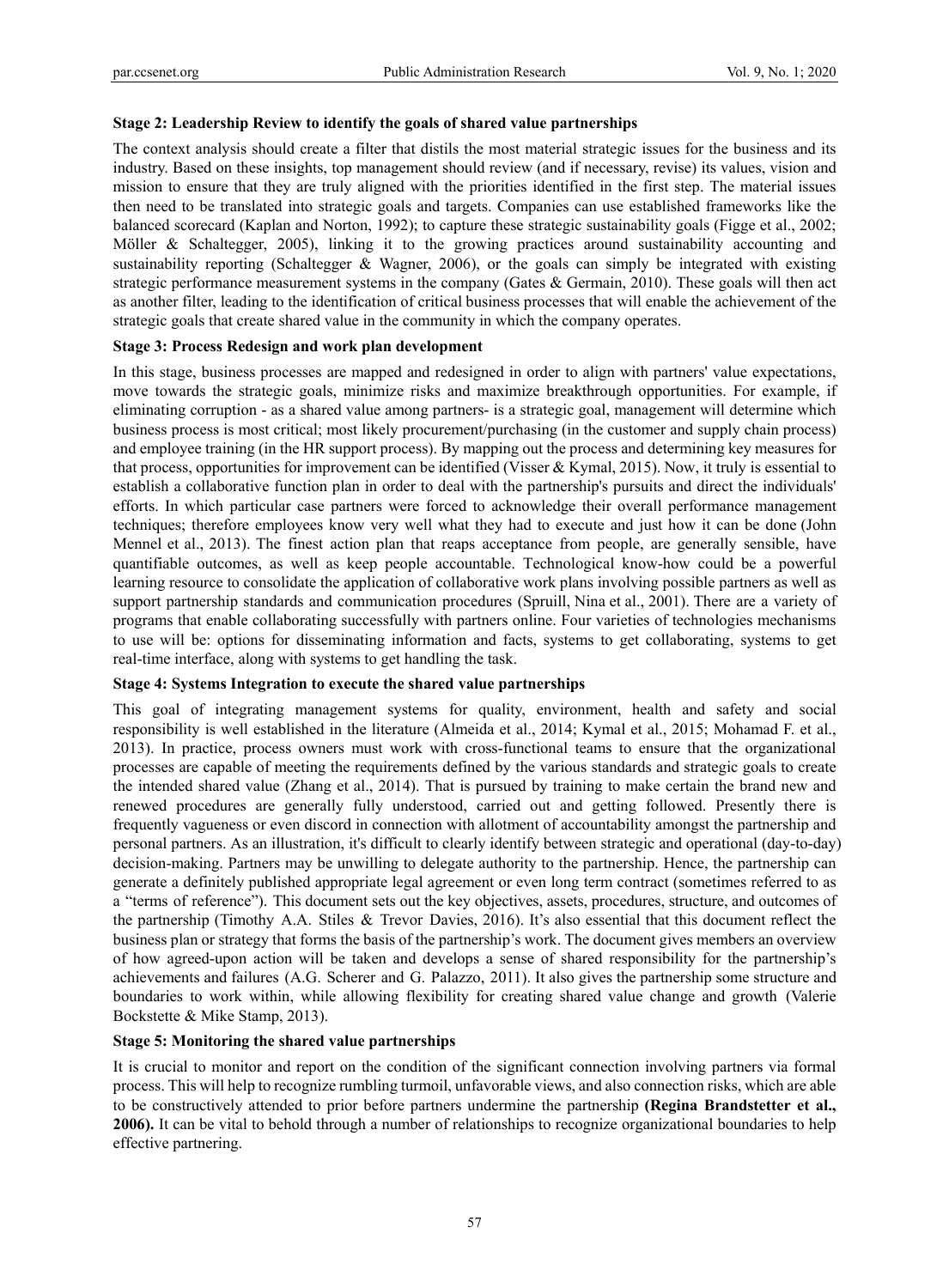#### **Stage 6: Evaluation and feedback of the shared value partnerships outcomes**

This stage includes the crucial steps of measuring the progress of the business on social objectives and the degree to which social performance improves economic value of the business. This process can take place by integrated reporting, auditing (internal and external) and management review, which creates the evaluation and feedback; which ensure continuous improvement loop that is essential for any successful management system (Bebbington et al., 2014). This means integrating the shared value creation process into the governance systems of partner organizations, including strategic planning and budgeting, management or business review, internal audits, and corrective actions (Eccles et al., 2014). This is what will ensure that implementation is happening and that the company stays on track to achieve its transformational goals; that yield the creation of shared value partnerships in the community. Moreover, to use insights to unlock additional shared value.

To conclude, such proposed strategic framework to create shared value partnerships in the community is an important evolution of the corporate responsibility and sustainability movement. It combines many of the ideas and practices already in circulation, but signals some important shifts, especially by using the language of integration, partnerships and value creation. These are generally principles that organization comprehends in addition to can also have thrilled about. It's a technique regarding turning a propagation involving societal desires in addition to stakeholder anticipation to a trustworthy business retort, without undercutting the stability of the business. On the other hand, this creating shared value partnerships framework aspires to become an instrument regarding combined innovation in addition to alteration; which is necessary for business to play a crucial role in solving our global problems, instead to be a part of these problems.



Figure 1. A framework to create shared value partnerships in the community

#### **5. Creating Shared Value Partnerships in Egypt: Barriers and Pillars of Effectiveness**

For many years, Egypt whines - as one of the developing countries - from many critical problems (economic, political, managerial, cultural, social, technological….) that impede its path to realize the intended sustainable development. Thereby, the Egyptian government must strive nowadays- energized by the people aspirations embodied at 2011 and 2013 uprisings- to formulize an applicable sustainable development strategy. Such intended strategy had to be implemented collectively -in the context of good governance insights and new public management principles- by all the stakeholders in the society.

Accordingly, one of the government priorities recently was to support the growing alignment between business and development; which is based on the recognition that the private sector will play an essential role in meeting the social and economic development challenges in our region. Therefore, the concept of shared value had to form the foundation of the Egyptian government vision — that businesses can deliver sustainable social impact in developing countries while achieving commercial returns.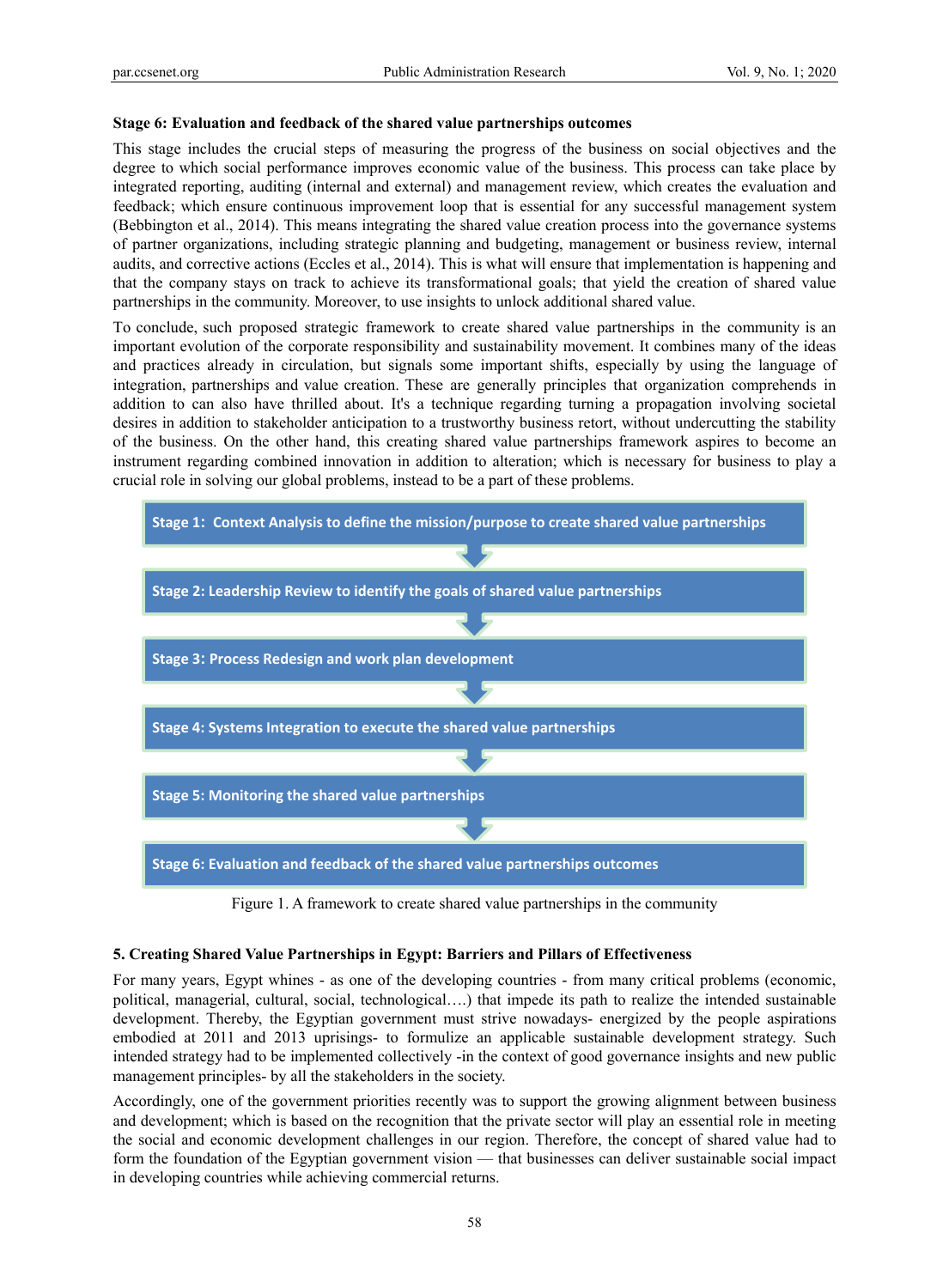Then, Finding new and creative ways to increase collaboration and partnering between government, the private sector and NGOs will be critical to realizing this vision.

Hence, the aforementioned framework to create shared value partnerships is an essential necessity to ensure the persistence of shared value circulation among different stakeholders in the Egyptian community. Unfortunately, the Egyptian path towards the adoption of such suggested framework is crippled by many barriers; which apparently increase after 2011 uprising and its consequences. Thus, these barriers had to be illustrated and some pillars of effectiveness had to be suggested.

#### *5.1 Barriers to Effective Creating Shared Value Partnerships in Egypt*

There are many barriers for working effectively to create shared value partnerships in the Egyptian community. As relationships evolve, partners must work to overcome any path barriers that may take place. Governmental agencies, Business enterprises and NGOs in Egypt face various barriers; that impede their ability to apply the suggested framework to create shared value partnerships; due to its deficient internal environment and unstable surrounding external environment. Such barriers can be incarnated as follows:

#### 5.1.1 Administrative and Structural Barriers

Many administrative and managerial barriers impede the Egyptian business enterprises attempt to effectively creating shared value partnerships in the community. Such barriers are as follows (Omran, 2013; Yassin, 1994; Timothy A.A. Stiles & Trevor Davies, 2016; Mennel et al., 2013):

- Limited vision or failure to inspire and lack of clear purpose or inconsistent understanding of purpose as potential partners in the Egyptian community often do not share the same values and interests; which cause eventually the lack of commitment and unwilling participants; that hinder the creation of shared value partnerships.

- Lack of details in relation to the partnership structure (particularly the leadership position) and an unclear division of tasks, responsibilities, accountability, risks and benefits.

- The inequalities in partners' resources and expertise usually determine their relative influence in the partnership's decision making. Thus, one person or partner could have all the power and/or drives the process for his self- interest; in a way that can undermine such partnership.

- Differences in philosophies, work styles and culture among potential partners; who do not share the same values and interests. This can make agreements on the creation of shared values partnerships goals too difficult.

- The tendency of the business enterprises' structures in Egypt -especially at the public sector- to centralization, rigidity and closeness in a way that impedes its ability to collaborate, learn, share knowledge and create shared value partnerships with Key stakeholders; and adapt via an appropriate value stream all over the organization.

- Partnership members from organizations with decision-making power in the partnership do not have the suitable skills or training to identify issues or resolve internal conflicts. Moreover, Businesses leaders neglect to build an adequate organizational culture, rewards systems and incentives structures; necessary to motivate their employees to better managing create shared value partnerships.

- Deficiency of processes and procedures necessary to build and manage effective shared value partnerships operations (*e.g.* financial control, negotiation); Lack of adequate monitoring and evaluation systems to ensure continuous improvement loop; that is essential for any successful shared value creation process.

#### 5.1.2 Social and Cultural Barriers

The culture of collaboration and partnership in the Egyptian community are almost fainted. Whereby, the majority of societal organizations - whether they are public or private- didn't encourage any attempt to partner with others - especially the government- as they didn't have confident in their true intentions. Always, they claim that others got a hidden agenda to harm their business (Crane et al., 20014). Therefore, each part in the community often plays individually - in a competitive way- an alleged social role to serve his own interests in the community; which hinder the likelihood to create effective shared value partnerships; in spite of its important role to realize the desired sustainable development in the Egyptian community (Egyptian Cabinet IDSC, 2011).

#### 5.1.3 Legal Barriers

The lack of Legislations that advocate the good governance, transparency and the freedom of information exchange in Egypt; which are necessary to enhance the shared value partnerships (Omran, 2017). Furthermore, the law of business corporations and the law of local management in Egypt are not supportive enough to the notion of collaboration and participation among different societal organizations; necessary to create adequate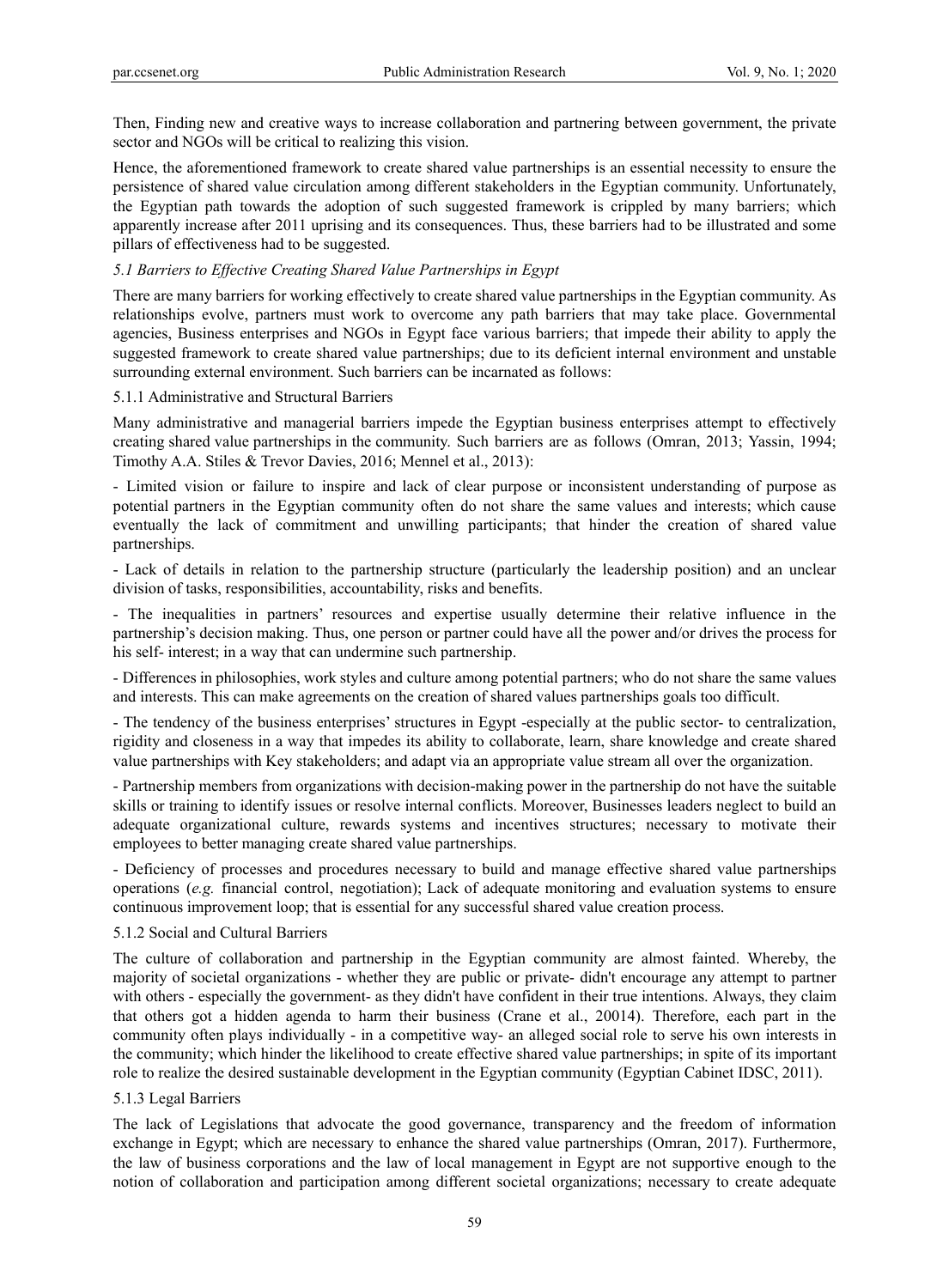shared value partnerships in the community.

#### 5.1.4 Funding Barriers

It is not possible to talk about creating shared value partnerships in the community without looking at the wider funding environment. While Egyptian organizations suffer from lack of sufficient ongoing resources (*e.g.*  knowledge, information, time, expertise, technology infrastructure and finance); financial resources are limited to a certain period of time, as compared with partnership funding linked to ongoing projects. Then, funding tied to particular projects or programs does not lend itself to create shared value initiatives outside the project box or facilitation of organization-wide or inter-organizational partnerships (Regina Brandstetter et al, 2006). Likewise, there needs to be recognition of the power dynamic of a funder, being in control of the key resources of a partner, and how this may impact on their willingness and openness to take risks, be innovative and share mistakes. This underlines the relational aspect to create shared value partnerships in the community (Crane et al., 2014).

# *5.2 Adequate Pillars of Effectiveness to Create Shared Value Partnerships in Egypt*

The government and the business companies in Egypt - whether they are public or private- had to follow an adequate path of reforming; to overcome the aforementioned barriers and be able to create effective shared value partnerships in the community. Then, such firms will become an effective shared value partner; able to create, circulate and maintain adequate shared value partnerships to their success. Hence, the suggested reforming pillars - needed to apply the aforementioned framework of creating shared value partnerships in the communityare in the context of new public management principles and corporate good governance indices as transparency, collective participation, pervasive accountability and efficient management of economic resources; to overcome the barriers to effective creating shared value partnerships in the Egyptian community; can be as follows:

 **Leadership commitment**: Community partnerships are leader's collectives. Corporate leaders had to articulate a vision of the company as an engine for creating shared value partnerships in the community. Creating shared value starts with an explicit strategic decision by such corporate leaders. Whereby a commitment at the top management is a must, to make companies able to allocate the resources, focus, and create long-term thinking required to make a meaningful impact (John lavey, 2017). Moreover, engaged senior managers set the tone, and unleash the energy and creativity of the entire firm. The voice and credibility of the CEO, in particular, can be an important tool to leverage other interested parties, and bring new ones to the table to create shared value partnerships in the community (Tranel, Mark & Kay Gasen, 2003).

 **Developing an aligned Vision and articulating ambitious goals**: Each partner must be pursuing the same essential goal. This does not mean they are committed to the same outcomes, approach, values systems and the like—in fact; disagreement about these can be healthy for the group. But it must be moving in the same general direction. Thus, in order to create shared value, the vision must be translated into a clear strategy that prioritizes shared value key issues and focuses on a limited set of relevant opportunities and articulates ambitious, measurable impact goals; that provide a basis for internal and external accountability (Valerie Bockstette & Mike Stamp, 2013). Developing a strategy gives shape and direction to a company's engagement, ensuring that its efforts are mutually reinforcing and add up to meaningful change. A good strategy should be tailored to reflect a company's unique positioning, capabilities, and competitive landscape. It should identify a handful of genuine social challenges that also represent cost-reduction or growth opportunities, and prioritize the areas where it is best placed to act (Regina Brandstetter et al, 2006). Equally important, companies must shape this identification and prioritization process internally, rather than allow external stakeholders to be the driving force (Commonwealth of Australia, 2015). That way, they can retain control over their strategic agenda and maximize their chances of advancing strategic goals in ways that create value for society and the business.

**Adequate lean organizational structure:** For being efficient, a partnership should possess identifiable and also independent structure to aid determine its uniqueness. The structure should possess steadiness and also sustainability together with flexibility to evolve and adapt with any kind of shifting circumstances in the environment, and it is helpful in the event that it provides a certain amount of autonomy, *i.e.* independence from political impact (Timothy A.A. Stiles & Trevor Davies, 2016). It is also important to review lines of communication to ensure that all partners are kept informed, involved and committed. This will help to delineate clear roles for participating members and their responsibilities in planning and implementation activities; and to alleviate confusion and streamlines the group's effectiveness (John lavey, 2017). Then, agreements are based on identifiable responsibilities, joint rights and obligations, and are signed by all relevant partners. Additionally, clear roles and responsibilities create channels of accountability. When partners understand how their contributions add value to the overall effort, and can see whether others are meeting their roles, it creates opportunities to improve their performances effectively (John Mennel et al., 2013).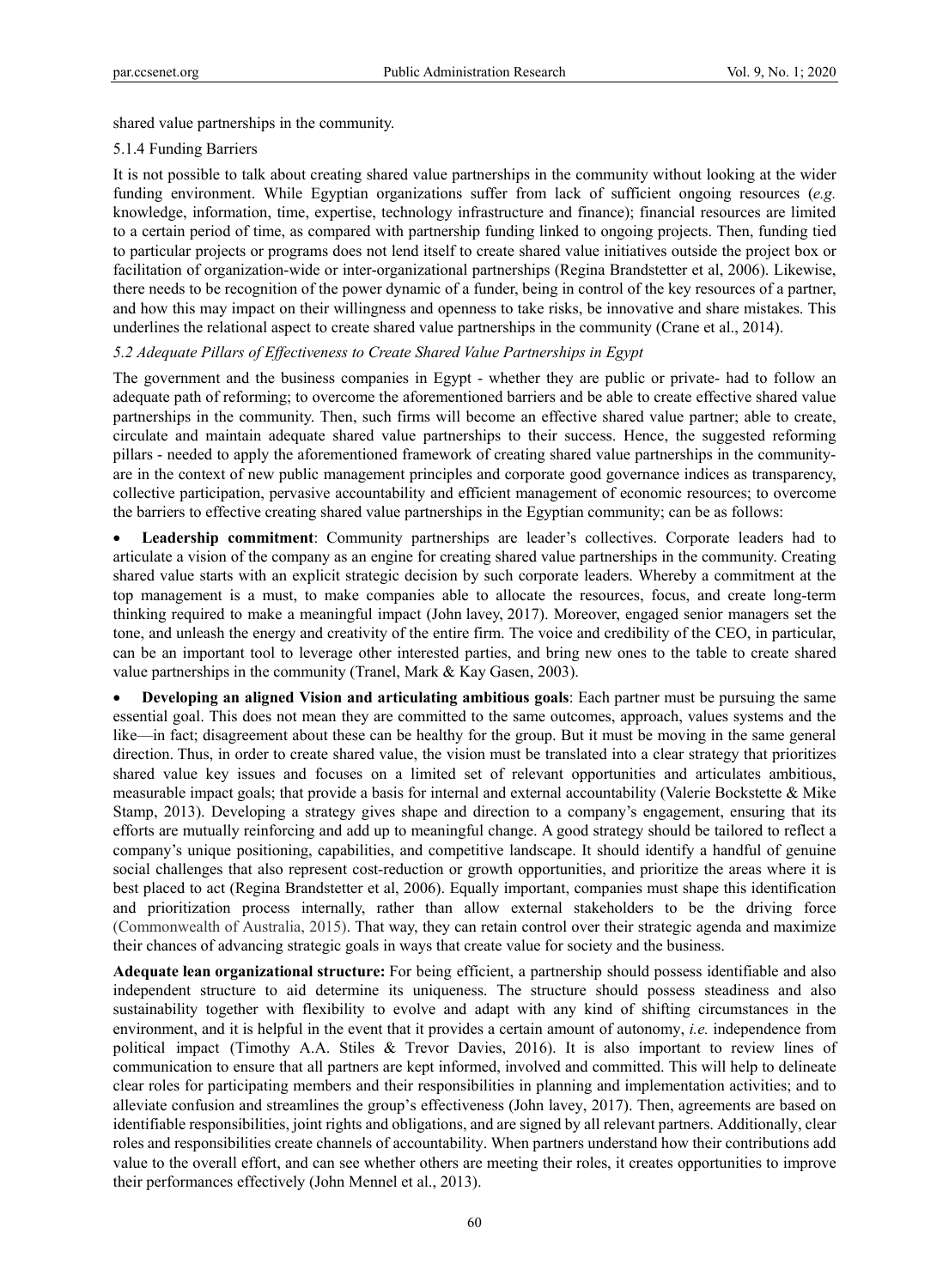**Managing the shared value processes holistically across the organization with partners:** In the most effective companies, social engagement is not confined to an isolated silo, but instead is integrated into a wide variety of roles and functions and often overseen at the board level. Rather than acting purely as grant administrators or report writers, CSR and philanthropy personnel play an orchestrating role, working to embed practices and coordinate multifunction projects throughout the company (Valerie Bockstette & Mike Stamp, 2013). Most companies consult with stakeholders and work with NGOs, either as an implementing partner or a grantee. However, companies that create shared value partnerships go beyond this. They develop consultation processes that information, but do not allow the loudest voices to dominate the agenda. They also take part in coalitions that tap into a range of complementary capabilities from across fields and industries to tackle a common issue (OECD, 2016). Moreover, they Support activities to improve the processes of planning and co-operation to ensure the creation of effective shared value partnerships. Also, they had to set a precise and elaborated system of competences and duties of the managing bodies and deeper involvement of the strategic partners and legally defined relations among them (Smith, Steven R., 1997). In addition, companies had to put methodologies and working tools such as the Performance Management System and Total Quality Management process, using *e.g.* formal written memoranda of understanding among partners and tailored training programs; Mapping of socially marginalized localities and adoption of the appropriate measures. Finally, they had to create a well-established information and communication strategy; that ease the participation and collaboration among potential partners via various networks (Regina Brandstetter et al, 2006).

 **Learning from measurement to improve efforts:** Initiatives are structured for continuous learning and knowledge sharing practices among various partners to engender ongoing improvement—an essential step if ambitious impact goals are to be met. Companies had to measure their progress against impact goals and intermediate milestones; learn lessons from their activities and make adjustments; bring successful initiatives to scale, while discontinuing unsuccessful ones; and communicate in ways that engage and signal their peers, competitors, and markets (Valerie Bockstette & Mike Stamp, 2013). The most successful initiatives are constantly on the lookout for opportunities to optimize investments and to rethink aspects that are not working as well as hoped. By crowdsourcing ideas, the company can move faster and address issues at scale. Opportunities to create shared value often lie in large, complex social challenges. To unlock solutions, it is essential to act at scale—otherwise, the impact on both social progress and corporate competitiveness will be negligible (Timothy A.A. Stiles & Trevor Davies, 2016).

 **Setting an appropriate Framework for Culture and Values**: An understanding of cultural differences between partners and acknowledgement of those differences is critical; to enhance the creation of shared value partnerships tackling a bigger, longer term issue, developing a framework for how the group of partners can collectively work. Roles and responsibilities can always be comprised hereby; however the framework normally handles items like meeting guidelines, decision-making, behavior anticipations, turmoil and conflict resolve, and general goals and purpose (John Lavey, 2017). Then, Organizations had to embed the espoused values of collaboration and participation that advocate the culture of continuous improvement via the ongoing creation of shared value partnerships in the community. Then, the idea of mutual confidence and respect among the partners and a high level of information exchange necessary to create shared value partnerships in the community; must be aligned with the organization cultural beliefs and values; as a necessity to realize organizational economic benefits as well as social benefits to the community where it operates (Tranel, Mark & Kay Gasen, 2003). Moreover, some reinforcing incentives had to be promoted to enhance the shared value notion adoption in the organization, and to boost the employees' commitment towards its practices.

 **Communicating progress to both external and internal partners**: Strong and consistent feedback loops grease the skids of understanding and progress. It's also one of the easiest things to achieve, especially today with the proliferation of smart phones and social media. Effective companies go far beyond traditional CSR reporting, employing a range of communications approaches to reach specific external partners groups in targeted ways (John Lavey, 2017). The organizations have a clear sense of who consumes the information they provide, what these people need to know, and how to meet those needs efficiently. Internal communication is particularly important. Employee engagement has long been at the root of corporate responsibility and social engagement practices. This is particularly true for companies that seek to create shared value (Regina Brandstetter et al, 2006). Shared value creation requires the active participation of a wide range of corporate functions. To develop a sense of shared ownership, employees must first understand and buy into the concept.

• Deploying a range of resources and assets to create the shared value partnerships: Having set ambitious goals for a handful of relevant issues, the most effective companies next mobilize a wide range of internal and external sufficient resources and assets to maintain and support the partnership (the necessary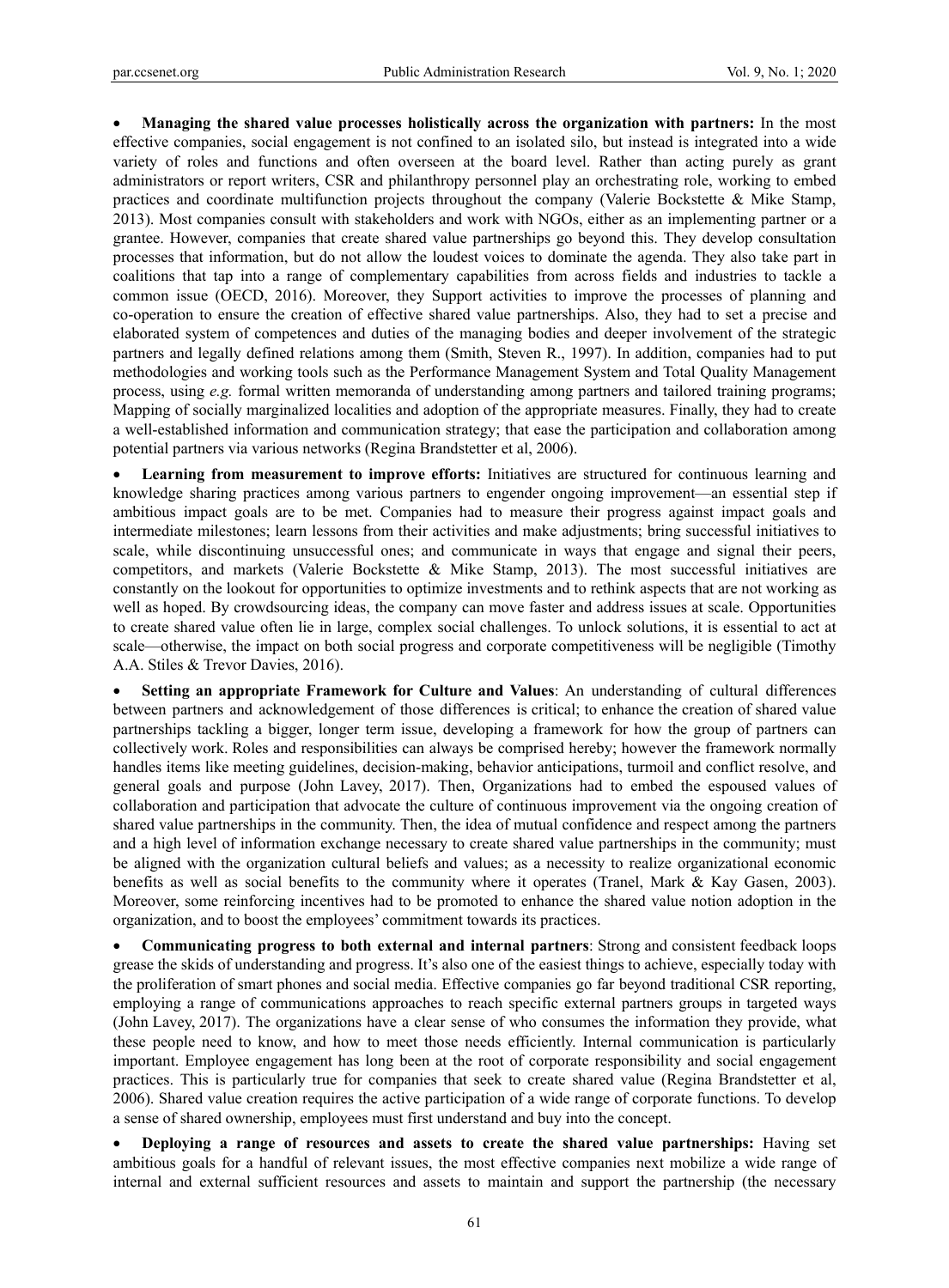start-up funding). These assets can include cash, goods, services and technological infrastructures; the skills of employees; and political and business influence (Valerie Bockstette & Mike Stamp, 2013). The most effective companies bring to bear an imaginative combination of assets in areas where they have an edge over other actors.

 **Societal Awareness to the importance of shared value creation partnerships:** Countless training programs and media campaigns in Egypt had to be planned and performed by the government; to notify publics, NGOs and various business companies about the important role of shared value partnerships; to create mutual benefits - economic and social benefits- respectively to the business companies and the surrounding community (Visser & Kymal, 2015). Then, any potential resistance to create shared value partnerships can be evaded, and also to make members and institutions within the community aware about pertinent various trends to create adequate shared value partnerships among them.

 **Initiating a political commitment and advocated legislations to enhance the creation of shared value partnerships:** The political commitment of the Egyptian government to adopt the notion of strategic social partnership (SSP) between public sector, NGOs and private sector and to provide the needed infrastructure to realize so; is essential to create effective shared value partnerships in the community (John Mennel et al., 2013). Moreover, the legislations that advocate the integrity, transparency and the freedom of information exchange in Egypt; and which are necessary to enhance the creation of shared value partnerships; had to be issued as soon as possible (Wael Omran, 2017). Furthermore, the laws of local management, business corporations and investment in Egypt had to be modified to encourage -via various governmental economic incentives as tax and custom allowances, grants and regulations- the networking and collaboration among business firms and different societal organizations; to create adequate shared value partnerships in the community (Leah Armstrong, 2016).

#### **6. Conclusion**

From the earlier analysis, it is clearly that Government and NGOs cannot address the social challenges in isolation. Harnessing the power of business to drive prosperity and reduce poverty has never been more necessary or more possible than it is right now. Then, Creating Shared Value partnerships could be the solution, whereby this notion is mainly about creating economic value for businesses in a way that also creates value for the society by addressing its unmet needs. Businesses must work hard to reconnect companies' success with social progress and benefit.

It is also clear that when we talk about Shared Value it is not about sharing existing value (which is, essentially, what philanthropy is) but about creating new value for both shareholders and the community, together. Also, it is not corporate social responsibility in which companies focus primarily on building their reputation through activities that have limited connection to their business operations.

Accordingly, Shared value creates new opportunities for companies, civil society organizations, and governments to leverage the power of market-based competition in addressing social problems, and has grown rapidly from a global idea to a form of business practicing at its best. Then, the concept of shared value must form the foundation of developing countries vision; that businesses can deliver sustainable social impact in such countries as Egypt; while achieving commercial returns. Therefore, Finding new and creative ways to increase collaboration and partnering between government, the private sector and NGOs will be critical to realizing this vision. A successful partnership to create shared value enhances the impact and effectiveness of action through combined and more efficient use of resources; promotes innovation; and is distinguished by a strong commitment from each partner.

Hence, governments must strive to build strategic shared value Partnerships with business companies and NGOs; to make platform investments and support shared value strategies in the community. The strategic framework that leads to build such effective creating shared value partnerships in the community; may rely on the following stages: context Analysis to define the mission/purpose to create shared value partnerships, leadership Review to identify the goals of shared value partnerships, process Redesign and work plan development, Systems Integration to execute the shared value partnerships, monitoring the shared value partnerships and evaluation and feedback of the shared value partnerships outcomes.

Unfortunately, the societal organizations as Governmental agencies, Business enterprises and NGOs in Egypt face various barriers; that impede their ability to apply the suggested framework to create shared value partnerships in the community; due to its deficient internal environment and unstable surrounding external environment. Thereby, The government and the business firms in Egypt - whether they are public or private- had to overcome such barriers; by adopting some reforming pillars -in the context of corporate good governance principles and new public management indices- to enable the effective application of the aforementioned framework to create shared value partnerships in the community.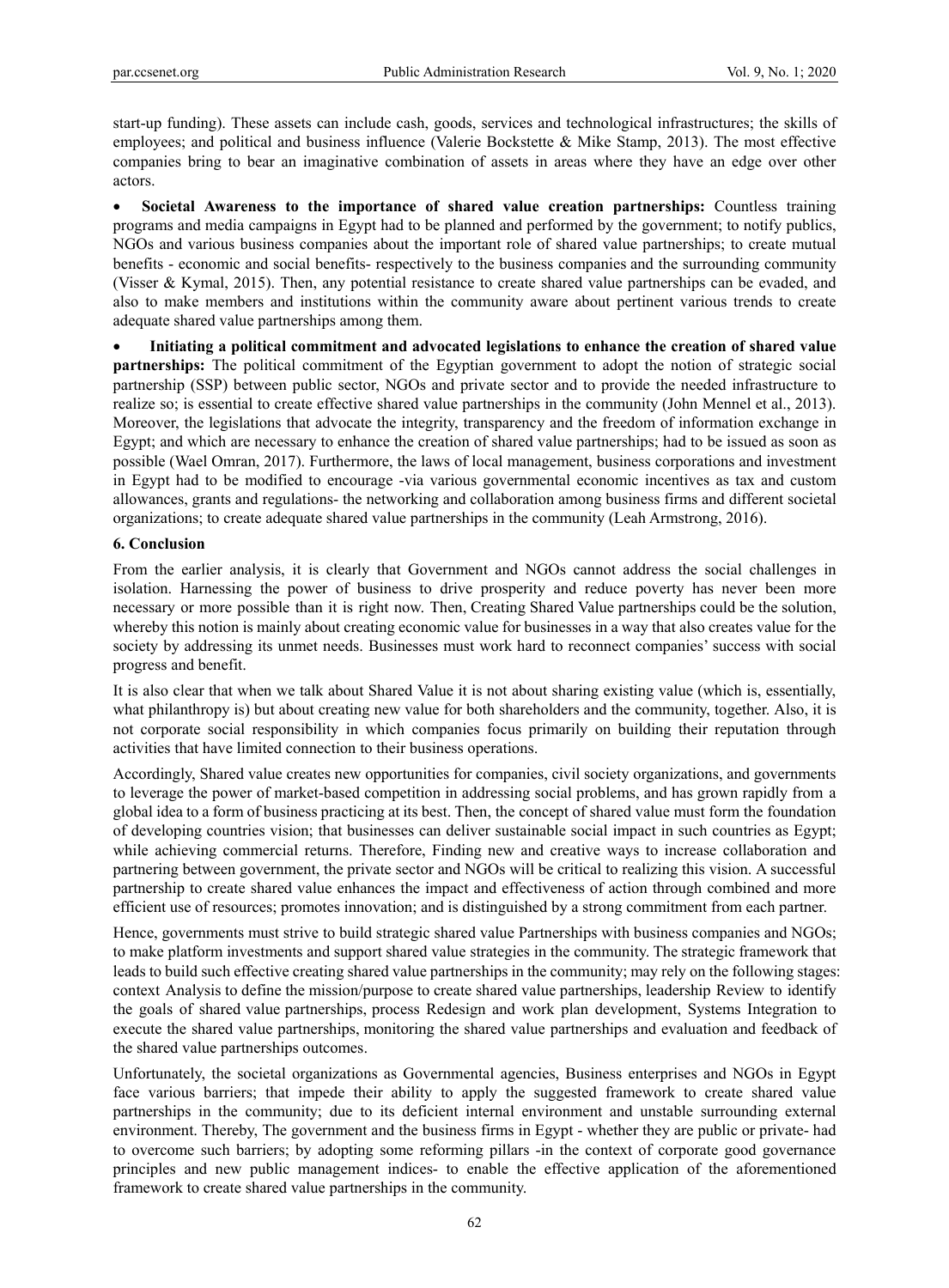To sum up, Shared value is a new approach recognizing the creation of both social and economic value as a competitive advantage; which can drive innovation and support the long-term adaptation and prosperity of the company. Then, the attention of the company is shifted from "shareholder" to "stakeholders." It is Broader in scope; stakeholders accommodate all the groups that would be directly affected by business operations including shareholders, customers, employees, partners and society. Hence, the suggested framework to create shared value partnerships in the community will be essential if business is to become part of the solution to our global challenges, rather than part of the problem.

#### **References**

- Albareda, L., Lozano, J., & Ysa, T. (2007). Public Policies on Corporate Social Responsibility: The Role of Governments in Europe. *Journal of Business Ethics, 74*(4), 391-407. https://doi.org/10.1007/s10551-007-9514-1
- Almeida, J., Domingues, P., & Sampaio, P. (2014), Different perspectives on management systems integration. *Total Quality Management & Business Excellence, 25*(3-4). https://doi.org/10.1080/14783363.2013.867098
- Armstrong, L. (2016). Reconciliation Action Plans—Creating Shared Value, paper was presented as a lecture in the Senate Occasional Lecture Series at Parliament House, Papers on Parliament no. 66, Canberra, on 22 July.
- Barley, S. R. (2007). Corporations, Democracy, and the Public Good. *Journal of Management Inquiry, 16*(3), 201-215. https://doi.org/10.1177/1056492607305891
- Bebbington, J., Unerman, J., & O'Dwyer, B. (2014). *Sustainability accounting and accountability.* London: Routledge: 76-79.
- Bockstette, V., & Stamp, M. (2013). Creating Shared Value: A How-to Guide for the New Corporate (R)evolution, FSG: 1-28.
- Brandstetter, R., Bruijn, H., Byrne, M., Deslauriers, H., Förschner, M., Orologa, A., & Scoppetta, A. (2006). *Successful partnerships a guide, Forum on Partnerships and Local Governance.* OECD LEED at ZSI (Centre for Social Innovation), Vienna: 1-36.
- Commonwealth of Australia. (2015). *Creating shared value through partnership, ministerial statement on engaging the private sector in aid and development, August: 1-20.* Retrieved October 20, 2015, from https://dfat.gov.au/.../creating-shared-value-through-partnership.pdf/
- Crane, A., Palazzo, G., Spence, L. J., & Matten, D. (2014). Contesting the Value of Creating Shared Value. *University of California, Berkley, 56*(2), 112-114. https://doi.org/10.1525/cmr.2014.56.2.130
- Danielle Sponder Testa. (2011). the role of government in creating shared value between business, society, and the environment, MA Fashion and the Environment, Contextual Studies, Terms 1 and 2, March:1-17.
- Eccles, R. G., Ioannou, I., & Serafeim, G. (2014). The impact of corporate sustainability on organizational processes and performance. *Management Science, 60*(11), 285-287. https://doi.org/10.1287/mnsc.2014.1984
- Ehrenfeld, J. (2009). *Sustainability by design: A subversive strategy for transforming our consumer culture.* New Haven and London: Yale University Press: 56-61.
- Eichler, M. (2004). Consensus Organizing: Sharing Power to Gain Power. *National Civic Review, 84*(3), 256-262. https://doi.org/10.1002/ncr.4100840311
- Farouk, M. (2014). *Creating Shared Value: The Way Out? Can the new concept of Creating Shared Value replace traditional CSR and develop a country's economy?* Retrieved October 14, 2018, from http://schools.aucegypt.edu/Business/ABR/Pages/Creating-Shared-Value-The-Way-Out.aspx
- Figge, F., Hahn, T., Schaltegger, S., & Wagner, M. (2002), the sustainability balanced scorecard –linking sustainability management to business strategy. *Business Strategy and the Environment, 11*(5), 269-284. https://doi.org/10.1002/bse.339
- Gates, S., & Germain, C. (2010), Integrating sustainability measures into strategic performance measurement systems: an empirical study. *Management Accounting Quarterly, 11*(3), 1-7.
- Gond, J. P., Kang, N., & Moon, J. (2011). The Government of Self-Regulation: On the Comparative Dynamics of Corporate Social Responsibility. *Economy and Society, 40*(4), 640-671. https://doi.org/10.1080/03085147.2011.607364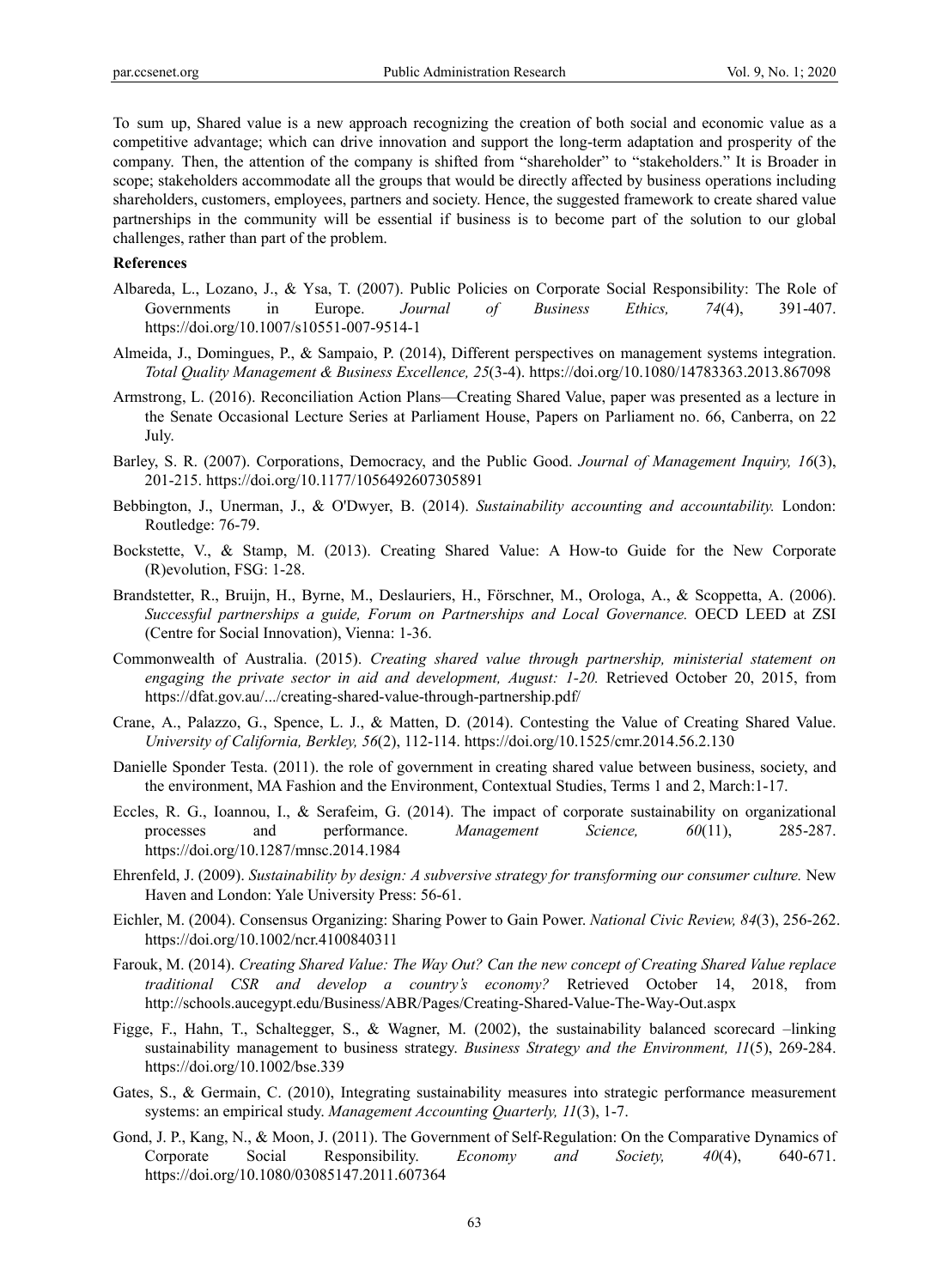- Kaplan, R. S., & Norton, D. P. (1992). *The balanced scorecard: measures that drive performance.* Harvard Business Review, January-February: 71-79.
- Kramer, M. (2012). Introduction to shared value, Workshop on creating shared value through corporate social responsibility in India, November 8th.
- Kramer, M. (2013). *Shared Value: a new paradigm for corporate strategy.* Retrieved October 18, 2018, from https://www.socialventures.com.au/sva-quarterly/shared-value-a-new-paradigm-for-corporate-strategy
- Kunz, G., & Garner, M. (2007). *Going global: The textile and apparel industry.* New York: Fairchild Publications: 33-36.
- Kymal, C., Gruska, G., & Reid, R. D. (2015). *Integrated management systems.* Milwaukee, WI.: ASQ Quality Press: 44-48.
- Lavey, J. (2017). *The value of partnership in community development.* Retrieved September 8, 2018, from https://communitybuilders.org/what-we-think/blog/the-value-of-partnerships-in-community-development/
- Mattei, S. (2015). *What is the value of creating shared value?* Department of Business and Management, Master thesis in Markets, Regulations and Laws, Libera universita intenationale degli studi sociali. Retrieved November 12, 2018, from https://tesi.luiss.it/14916/1/mattei-silvia-tesi-2015.pdf
- McNeil, R. D. (1995). Partners in the Marketplace: A New Model for Business-Civic Leadership. *National Civic Review, 84*(3), 248-255. https://doi.org/10.1002/ncr.4100840310
- Mennel, J., Mendelson, T., McElhaney, K. A., & Marquard, B. (2013). *The roadmap toward effective strategic social partnerships.* Deloitte University Press: 1-24.
- Mohamad, F., Abdullah, N. H., Mohammad, M., & Kamaruddin, N. K. (2013). Management systems integration for organizational sustainability: quality, environmental, occupational health and safety, and energy. *Applied Mechanics and Materials, 465-466,* 1155-1159. https://doi.org/10.4028/www.scientific.net/AMM.465-466.1155
- Möller, A., & Schaltegger, S. (2005). The sustainability balanced scorecard as a framework for eco efficiency analysis. *Journal of Industrial Ecology, 9*(4), 73-83. https://doi.org/10.1162/108819805775247927
- Montgomery, D. B., & Ramus, C. A. (2007). *Including Corporate Social Responsibility, Environmental Sustainability, and Ethics in Calibrating MBA Job Preferences.* Stanford Graduate School of Business, 101-104. https://doi.org/10.2139/ssrn.1077439
- Moon, J., & Vogel, D. (2008). Corporate Social Responsibility, Government, and Civil Society. In A. Crane, A. McWilliams, D. Matten, J. Moon, & D. Siegel. (Eds.), *the Oxford Handbook of CSR* (pp. 303-323). Oxford: Oxford University Press. https://doi.org/10.1093/oxfordhb/9780199211593.003.0013
- Moore, S. (2016). *Shared value in banking: the community bank model case study.* Retrieved November 26, 2018, from https://sharedvalue.org.au-2016.pdf/
- OECD. (2016). *Collaborative Strategies for In-Country Shared Value Creation: Framework for Extractive Projects.* OECD Development Policy Tools, OECD Publishing, Paris. https://doi.org/10.1787/9789264257702-en
- Omran, W. (2013). Bad Governance and Failure of Development Progress in Egypt: Causes, Consequences and Remedies. *Journal of Public Administration and Governance, 3*(4), 39-59. https://doi.org/10.5296/jpag.v3i4.4340
- Omran, W. (2017). New emerging trends in organizational learning to business enterprises development with special focus on Egypt. *Global Journal of Political Science and Administration, 5*(5), 1-16.
- Pfitzer, M., Bokcstette, V., & Stamp, M. (2013, September). Innovating for Shared Value. *Harvard Business Review,* 88-96.
- Porter, M. E. (2012). The Role of Business in Social and Economic Development: Creating Shared Value. World Bank CSV Discussion, Washington, D.C., August 2.
- Porter, M. E., & Kramer, M. R. (2011). Creating shared value, How to reinvent capitalism and unleash a wave of innovation and growth, from the January-February issue. *Harvard business review.*
- Porter, M. E., Hills, G., Pfitzer, M., Patscheke, S., & Hawkins, E. (2012). Measuring Shared Value: How to Unlock Value by Linking Social and Business Results, Workshop on creating shared value through corporate social responsibility in India, India's Public Sector, November 8th, 2012.